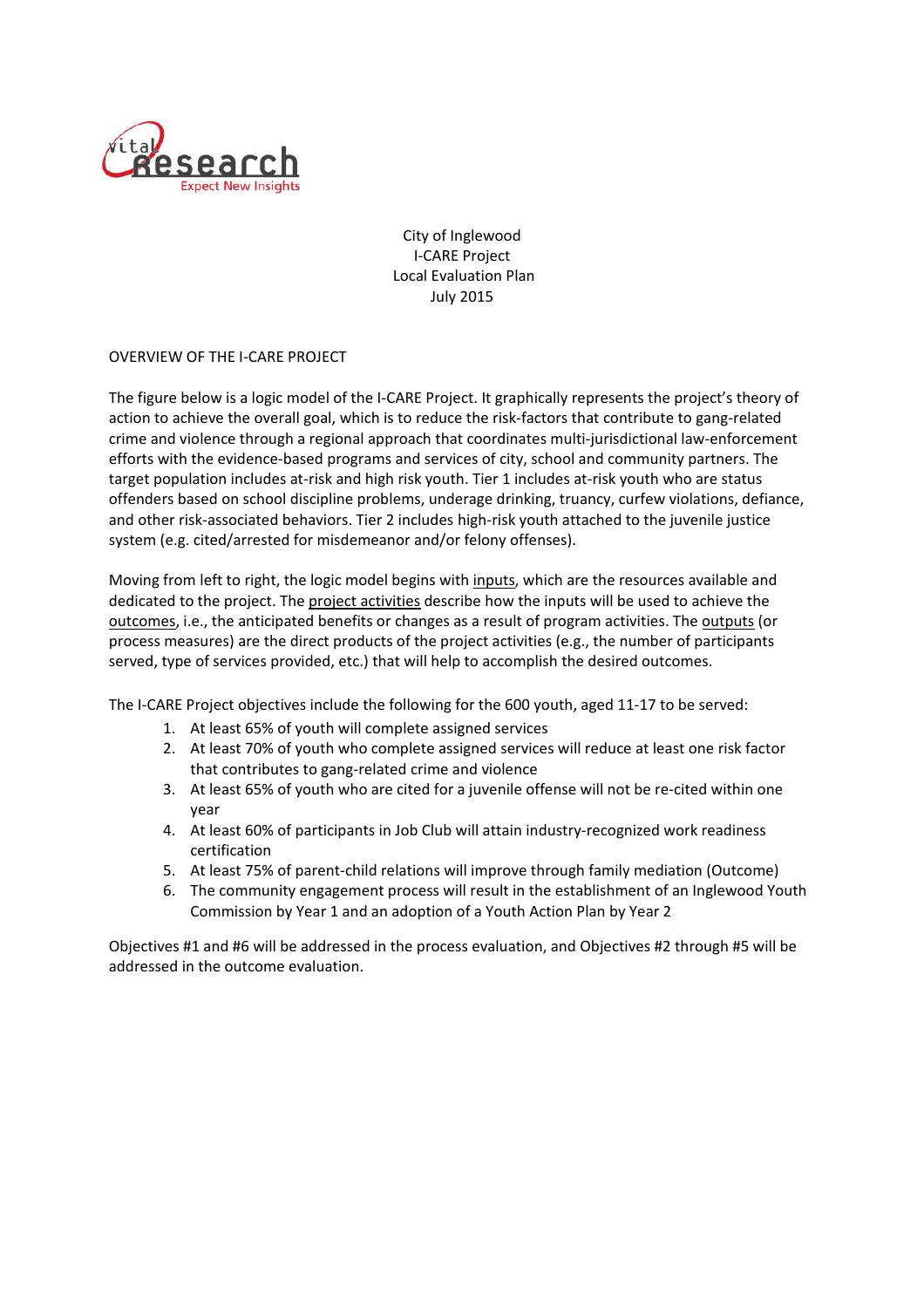

# I-CARE Project Logic Model (draft)

Overall Goal: To reduce the risk-factors that contribute to gang-related crime and violence through a regional approach that coordinates multi-jurisdictional law-enforcement efforts with the evidence-based programs and services of city, school and community partners. Target Population: Tier 1 - at-risk youth who are status offenders ; Tier 2 - high-risk youth attached to the juvenile justice system.

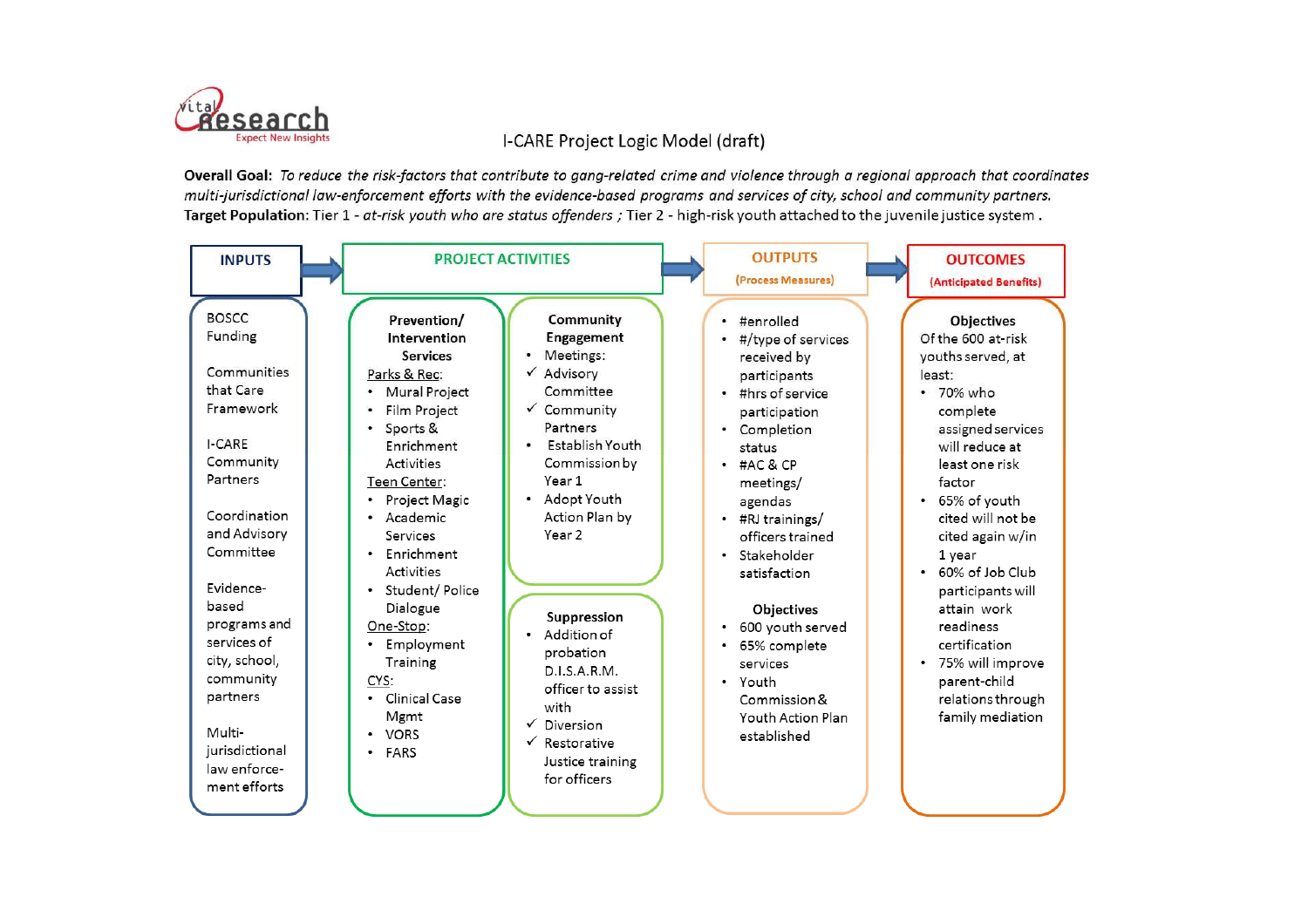#### LOCAL EVALUATION PLAN

The design of the I-CARE Project Local Evaluation Plan (LEP) consists of a mixed-method process and outcome evaluation, involving quantitative and qualitative data collection and analysis. The evaluation seeks to answer the following questions:

- 1. How is the I-CARE project being implemented? (Process Evaluation)
	- a. Who participates in the I-CARE project and what is the nature of participation?
		- i. How many youth participated in Tier 1 or Tier 2 services?
		- ii. What services were received by each participant?
		- iii. How many youth completed or dropped out before completing the assigned services?
	- b. How were services coordinated and delivered by collaborating agencies?
		- i. Did the community engagement process result in the establishment of an Inglewood Youth Commission by Year 1 and an adoption of a Youth Action Plan by Year 2?
	- c. What has been successful?
	- d. What have been the challenges?
- 2. To what extent have the outcome objectives been met? (Outcome Evaluation)
	- a. At least 70% of youth who complete assigned services will reduce at least one risk factor that contributes to gang-related crime and violence
	- b. At least 65% of youth who are cited for a juvenile offense will not be re-cited within one year
	- c. At least 60% of participants in Job Club will attain industry-recognized work readiness certification
	- d. At least 75% of parent-child relations will improve through family mediation (Outcome)
- 3. How can the results of this evaluation be used to support the refinement and sustainability of the I-CARE project?
	- a. In what ways can the results of the evaluation be used to better direct funds into areas of highest need?
	- b. Which services and elements of the project should be sustained?
	- c. In what ways can the results of the evaluation be used to develop a plan for delivery of sustained services, including opportunities to merge and deliver activities with other services or providers?

## Process Evaluation

In order to address the questions about program implementation, the process evaluation will include collecting data on the:

- Number of participants enrolled
- Number of participants receiving services
- Type of services received by each participant
- Number of services (dosage) received by each participant
- Number of hours of participation in each service
- Completion status of each participant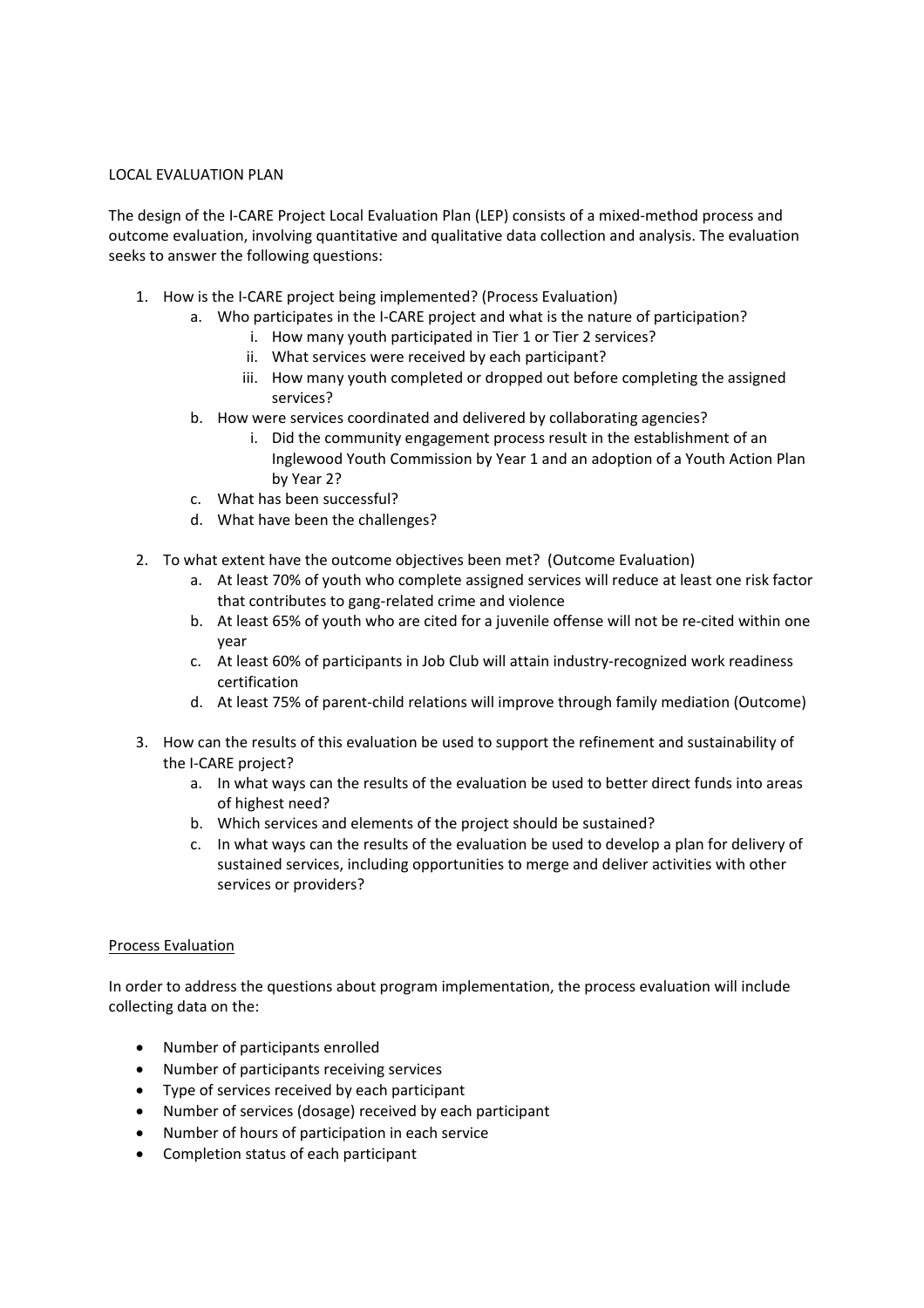- Satisfaction of stakeholders (youth, program team, community partners, law enforcement) with the program implementation, including successes and challenges
- Establishment of an Inglewood Youth Commission by Year 1
- Adoption of a Youth Action Plan by Year 2

The process data are being collected by key community partner organizations that are providing the majority of services. These community partners have well established data collecting systems to track the number of youth who are enrolled in their programs and receiving services, the type and number (dosage) of services received by each participant, the number of hours of participation in each service, and completion stats of each participant. The intent is to standardize and centralize these data and collection utilizing CYS's participant database. The evaluators will work with the partners and the database programmer to expand and upgrade the database to meet the demands of tracking the project participants. Surveys, interviews and focus groups as appropriate with each stakeholder group will be conducted regarding satisfaction with the program.

The process evaluation will provide timely feedback on program implementation to the project team, Advisory Council and I-CARE community partners. Such data will provide the basis for determining progress against meeting monthly, quarterly and annual project benchmarks. As reports will provide data enabling a comparison between planned performance/accomplishments and what is actually achieved, variations from planned levels will serve as the basis for adjustments in I-CARE strategies, approaches, services, content, and dosage. Variations (downward or upward) exceeding 10% will trigger review and possible action. The Project Manager, along with assigned South Bay Workforce Investment Board (SBWIB) and CYS managers and staff, will confer on a weekly basis regarding project activities and progress. As monthly reports are released, the team will identify variances that require attention. The Project Manager will be authorized to make real time process improvements that do not alter design. For issues suggesting a design change, staff will consult with the I-CARE Partners to consider options and devise solutions. Substantive changes may be directed to the attention of the Advisory Council.

## Outcome Evaluation

Data will be collected and analyzed to determine the extent to which the outcome objectives have been met.

 **At least 70% of youth who complete assigned services will reduce at least one risk factor that contributes to gang-related crime and violence (Objective 2):** Prior to participating in the I-CARE project, youth will be given an assessment that will measure risk factors that contribute to gang-related and/or pro-criminal violence and behaviors. Upon exiting the I-CARE project, participants will be given the same assessment. Participants may be assessed for a third time within the 12 month period after exit, if deemed necessary. The external evaluator will work with project staff to refine and/or develop this assessment. The tools used to collect this data may be in-take forms, surveys, assessments, self-reports from the youth, staff observations, or a combination of these data collection methods. I-CARE partners have identified a robust list of risk factors that contribute to gang-related crime and violence, and the external evaluators will collaborate with the partners to create a list of select risk factors and determine how to best collect these data.

Review of existing tools will include but not be limited to those found in The Colorado Trust's *After-School Initiative's Toolkit for Evaluating Positive Youth Development* (2004) and Rutgers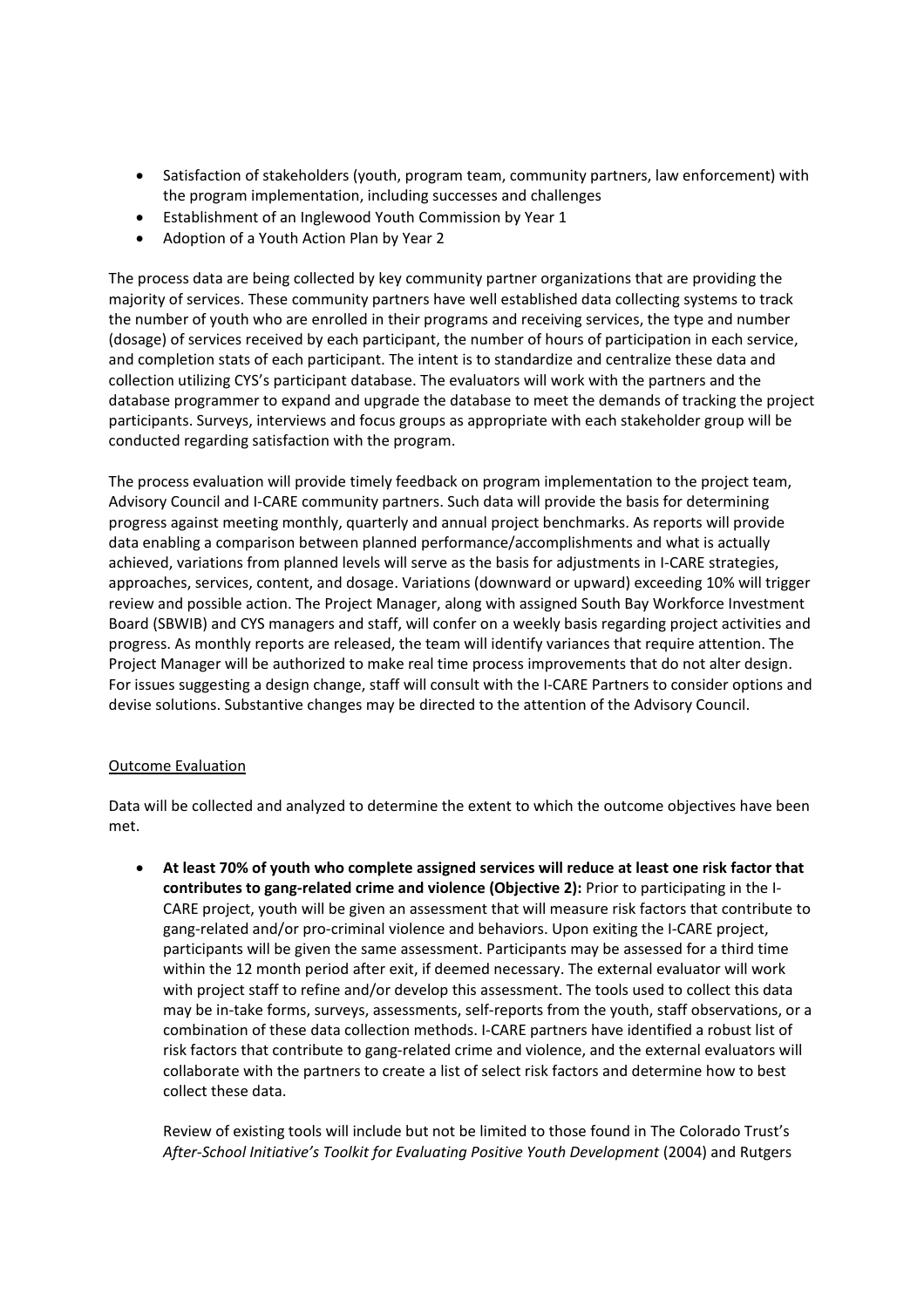University Behavioral Health Care's site *Searchable Inventory of Instruments Assessing Violent Behavior and Related Constructs in Children and Adolescents* (http://pluto.rbhs.rutgers.edu/vinj/vaid/browse.asp).

Repeated measures analysis of youth participants' pre and post risk assessments will help to determine whether participation in I-CARE has contributed to a reduction in risk factors.

In addition, pre and post to participating in the I-CARE project, youth will be asked to complete a survey on key attitudinal and behavioral changes that are anticipated as a result of participation in I-CARE. The domains included on the survey will be determined after discussion with I-CARE staff and review of the risk assessment. Pre-post survey analysis will be one additional measure of the impact I-CARE may have had on the participants. The survey can also include feedback from the youth participants on the project.

- **At least 65% of youth who are cited for a juvenile offense will not be re-cited within one year (Objective 3):** Data will come from participating law enforcement agencies. These agencies systematically collect and track this information at the individual level and will share this data with the I-CARE evaluation team.
- **At least 60% of participants in Job Club will attain industry-recognized work readiness certification (Objective 4)**: The data will be collected and reported by South Bay One-Stop. This program provides employment readiness assessment and training to youth, and it documents the number of youth who receive a work-readiness certificate through its Job Club program. One-Stop will provide this information to the I-CARE evaluation team.
- **At least 75% of parent-child relations will improve through family mediation (Objective 5)**: The main partner that oversees this intervention and collects and reports this data is Centinela Youth Services. CYS will provide this information to the I-CARE evaluation team.

The results of the process and outcome evaluation will be able to address the following questions, leading to the I-CARE Project's next steps.

- In what ways can the results of the evaluation be used to better direct funds into areas of highest need?
- Which services and elements of the project should be sustained?
- In what ways can the results of the evaluation be used to develop a plan for delivery of sustained services, including opportunities to merge and deliver activities with other services or providers?

## Evaluation Activities

Table 1 summarizes the evaluation tasks and timeline.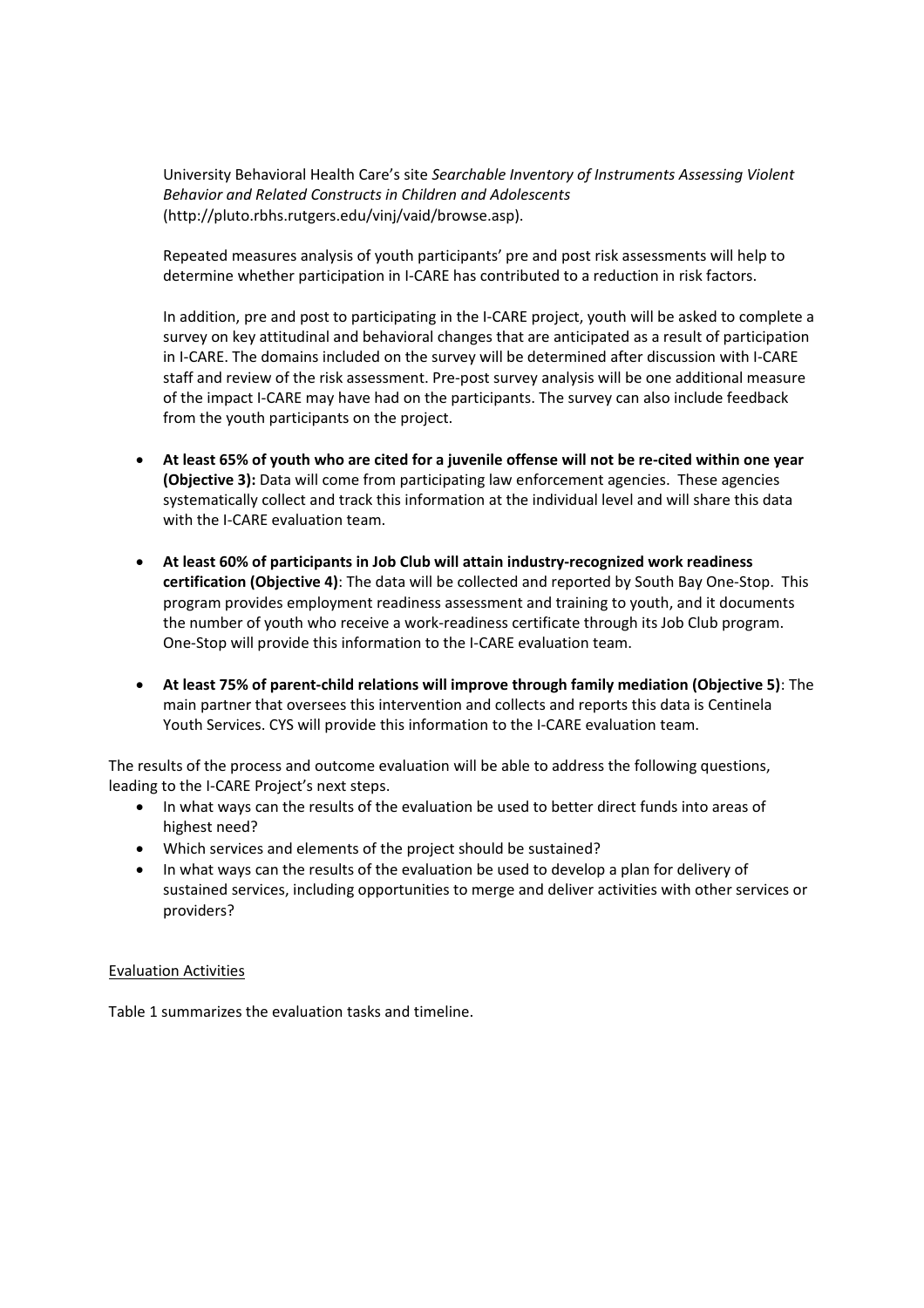| Table 1. Evaluation Tasks and Timeline                                                                                                                                                                                                                                                                                                                                                                                                                                                                                                                               |                           |  |  |  |  |  |
|----------------------------------------------------------------------------------------------------------------------------------------------------------------------------------------------------------------------------------------------------------------------------------------------------------------------------------------------------------------------------------------------------------------------------------------------------------------------------------------------------------------------------------------------------------------------|---------------------------|--|--|--|--|--|
| <b>Evaluation Activities &amp; Deliverables for Year 1</b>                                                                                                                                                                                                                                                                                                                                                                                                                                                                                                           | <b>Tentative Timeline</b> |  |  |  |  |  |
| <b>Planning Phase</b>                                                                                                                                                                                                                                                                                                                                                                                                                                                                                                                                                |                           |  |  |  |  |  |
| Meet with SBWIB, Inc. to discuss overview of project, discussion of scope of<br>work, evaluation questions and start-up.                                                                                                                                                                                                                                                                                                                                                                                                                                             | June 23, 2015             |  |  |  |  |  |
| Meet strategic partners engaged in the project; attend partnership and<br>advisory council meeting(s) as scheduled. Review CalGRIP I-CARE Project<br>application, partner roles and background for planning.                                                                                                                                                                                                                                                                                                                                                         | June - July 2015          |  |  |  |  |  |
| Submission of a Local Evaluation Plan: The purpose of the Local Evaluation<br>Plan is to develop a detailed description of how the CalGRIP I-CARE Project<br>will be evaluated. Respondents will need to submit an Evaluation Plan that<br>describes the research design that will be used to evaluate the effectiveness<br>of the project, with the project goals (i.e., the expected benefits to<br>participants or the community) and the project objectives (i.e., specific<br>measureable accomplishments intended to advance project goals) stated<br>clearly. | July 24, 2015             |  |  |  |  |  |
| <b>Data Collection &amp; Monitoring Phase</b>                                                                                                                                                                                                                                                                                                                                                                                                                                                                                                                        |                           |  |  |  |  |  |
| Instrument Selection and Development                                                                                                                                                                                                                                                                                                                                                                                                                                                                                                                                 | October 15,2015           |  |  |  |  |  |
| Consultation on the Expansion of CYS Database for Participant Tracking                                                                                                                                                                                                                                                                                                                                                                                                                                                                                               | September 15, 2015        |  |  |  |  |  |
| Database Training of Key Staff                                                                                                                                                                                                                                                                                                                                                                                                                                                                                                                                       | December 10, 2015         |  |  |  |  |  |
| <b>Data Collection</b>                                                                                                                                                                                                                                                                                                                                                                                                                                                                                                                                               | Ongoing                   |  |  |  |  |  |
| Data Processing/Management                                                                                                                                                                                                                                                                                                                                                                                                                                                                                                                                           | Ongoing                   |  |  |  |  |  |
| <b>Data Analysis &amp; Reporting Phase</b>                                                                                                                                                                                                                                                                                                                                                                                                                                                                                                                           |                           |  |  |  |  |  |
| Quantitative/Qualitative Data Analysis                                                                                                                                                                                                                                                                                                                                                                                                                                                                                                                               | Ongoing                   |  |  |  |  |  |
| Monthly Feedback Reports                                                                                                                                                                                                                                                                                                                                                                                                                                                                                                                                             | Ongoing                   |  |  |  |  |  |
| <b>Evaluation Management</b><br>In-person, virtual, conference call meetings<br><b>Communications - Emails/Calls</b><br>Administration                                                                                                                                                                                                                                                                                                                                                                                                                               | Ongoing                   |  |  |  |  |  |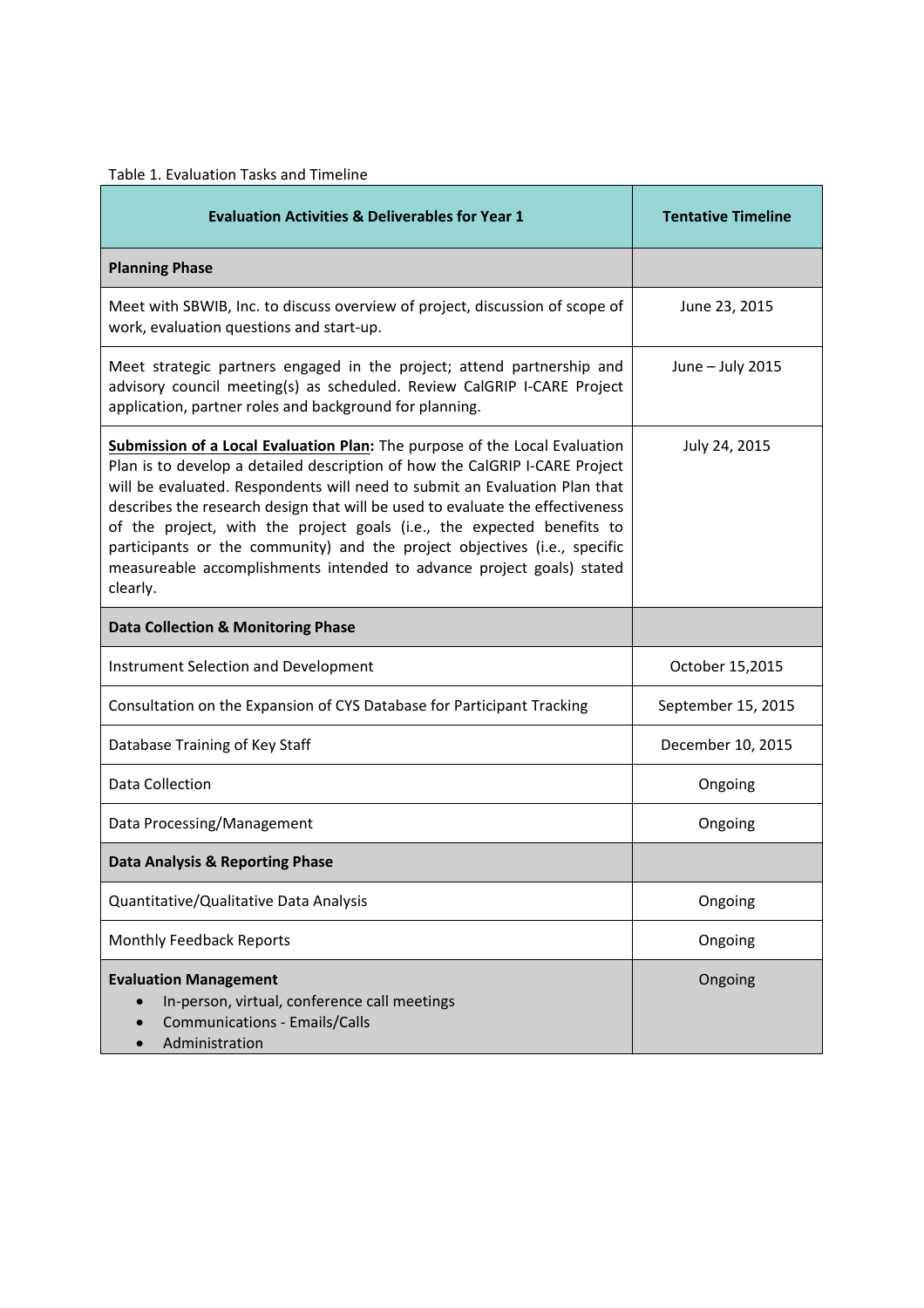| <b>Evaluation Activities &amp; Deliverables for Year 2</b>                                                                             | <b>Tentative Timeline</b> |  |  |
|----------------------------------------------------------------------------------------------------------------------------------------|---------------------------|--|--|
| <b>Data Collection &amp; Monitoring Phase</b>                                                                                          |                           |  |  |
| Instrument Development/Refinement                                                                                                      | January 29, 2016          |  |  |
| Maintenance of CYS Database                                                                                                            | Ongoing                   |  |  |
| Data Collection                                                                                                                        | Ongoing                   |  |  |
| Data Processing/Management                                                                                                             | Ongoing                   |  |  |
| Data Analysis & Reporting Phase                                                                                                        |                           |  |  |
| Quantitative/Qualitative Data Analysis                                                                                                 | Ongoing                   |  |  |
| Monthly Feedback/Interim Progress Reports                                                                                              | Ongoing                   |  |  |
| <b>Evaluation Management</b><br>In-person, virtual, conference call meetings<br><b>Communications - Emails/Calls</b><br>Administration | Ongoing                   |  |  |
| <b>Evaluation Activities &amp; Deliverables for Year 3</b>                                                                             | <b>Tentative Timeline</b> |  |  |
| <b>Data Collection &amp; Monitoring Phase</b>                                                                                          |                           |  |  |
| Maintenance of CYS Database                                                                                                            | Ongoing                   |  |  |
| Data Collection                                                                                                                        | September 29, 2017        |  |  |
| Data Processing/Management                                                                                                             | October 14, 2017          |  |  |
| <b>Data Analysis &amp; Reporting Phase</b>                                                                                             |                           |  |  |
| Quantitative/Qualitative Data Analysis                                                                                                 | November 11, 2017         |  |  |
| Monthly Feedback/Interim Progress Reports                                                                                              | Ongoing                   |  |  |
| Draft of Final Local Evaluation                                                                                                        | December 15, 2017         |  |  |
| <b>Final Local Evaluation:</b>                                                                                                         | <b>January 15, 2018</b>   |  |  |
| <b>Evaluation Management</b><br>In-person, virtual, conference call meetings<br><b>Communications - Emails/Calls</b><br>Administration | Ongoing                   |  |  |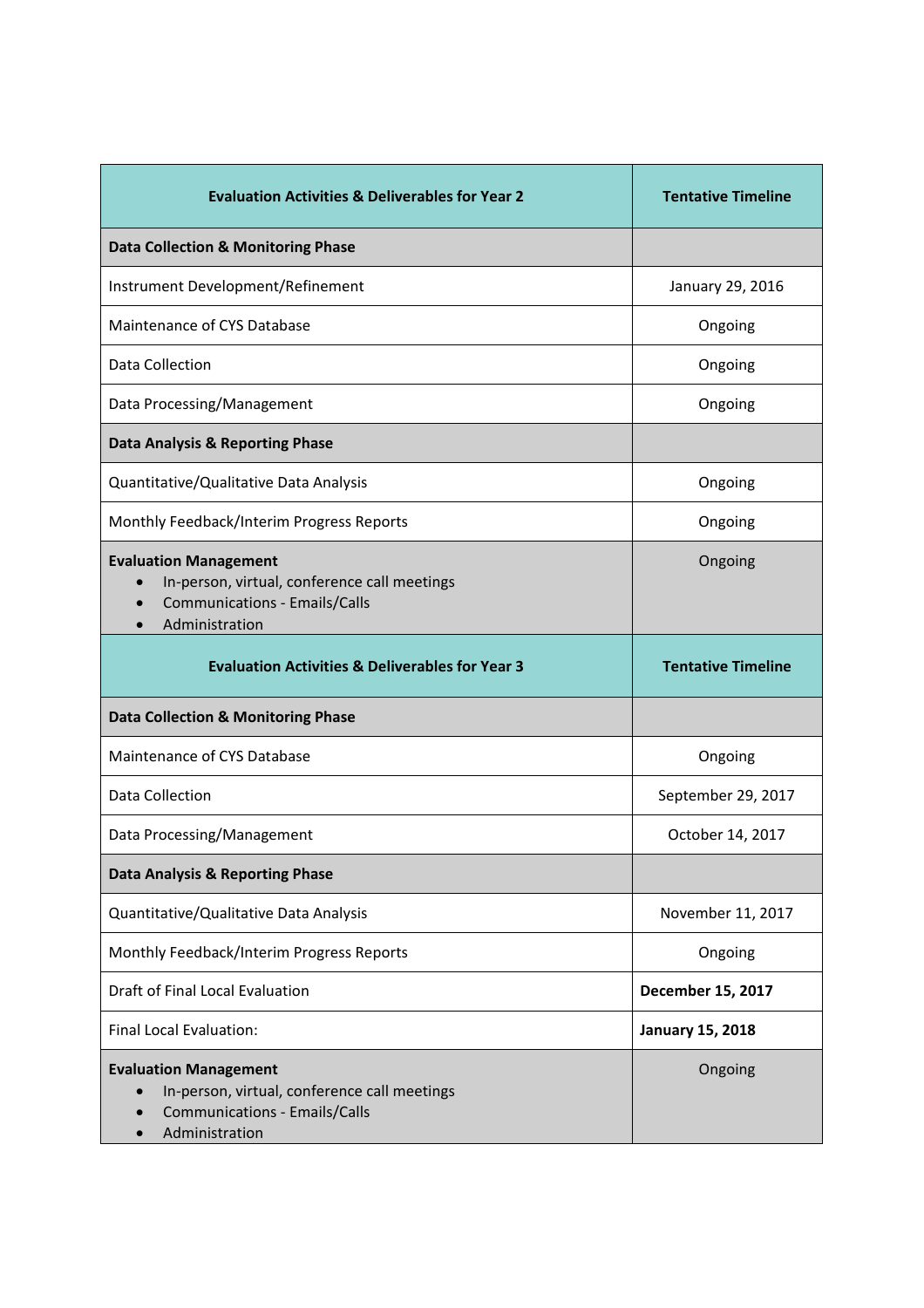#### ADDITIONAL INFORMATION ON THE TARGET POPULATION AND INTERVENTIONS

In the I-CARE Project, specific evidenced-based (EB) strategies and programs are being delivered through two tiers of service. Tier 1 provides prevention services to 180 at-risk youth per year who are status offenders (referred from School Attendance Review Board (SARB), school police and other agencies/mechanisms) based on school discipline problems, underage drinking, truancy, curfew violations, defiance, and other risk-associated behaviors. EB strategies in Tier 1 will focus on regular attendance (2-3 times per week) in quality after-school program activities provided primarily through City of Inglewood Parks, Recreation and Library Services Department, and the South Bay Workforce Investment Board (SBWIB) Inglewood Teen Center and South Bay One-Stop Center/Inglewood. Table 2 provides details of the key Tier 1 projects of I-CARE.

Tier 2 consists of diversion interventions that address specific behaviors and attitudes of 20 high-risk youth per year attached to the juvenile justice system (e.g. cited/arrested for misdemeanor and/or felony offenses). Interventions will be provided through CBO partner Centinela Youth Services (CYS) Everychild Restorative Justice Center (ERJC) and a referral network of approved mental health and social service providers. The ERJC has adopted the National Association for Social Workers standards for evidence-based social work, which includes intensive person-centered case management services, person-in-environment framework, a strengths-based perspective, and intervention at the micro, mezzo and macro levels. Table 3 presents the services offered through the key Tier 2 programs in the I-CARE project.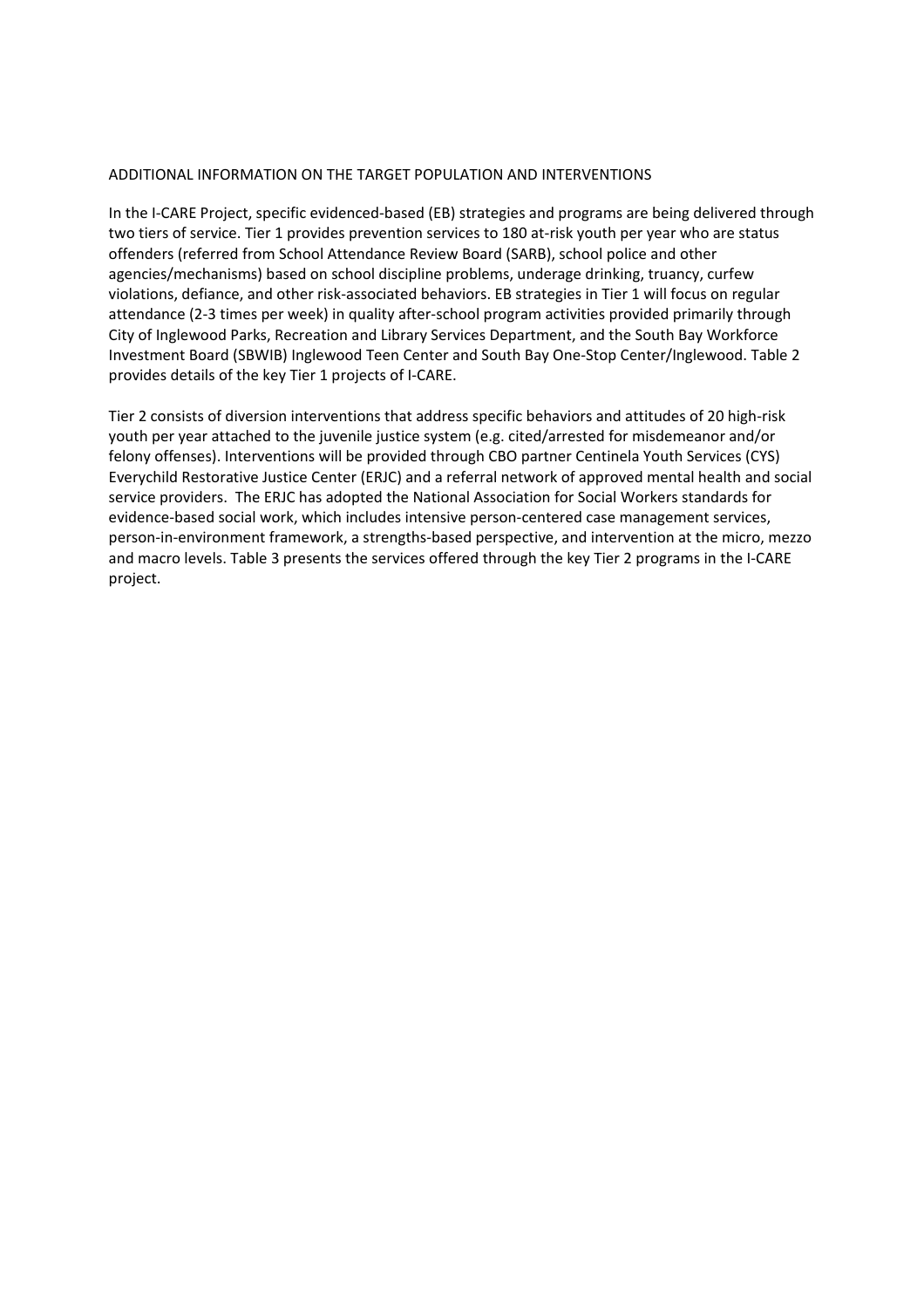Table 2. Key Tier 1 Project Details

| Project                                      | <b>Program Components</b>                                                                                               | Target #<br>per year | <b>Ages</b> | Program<br>Length                                 | <b>Eligibility Criteria</b>                                                                                                                                              | <b>Successful</b><br><b>Completion</b>                                       | <b>Dropout</b><br><b>Tracking</b>                                                        | <b>Referral</b><br><b>Methods</b>                                            |
|----------------------------------------------|-------------------------------------------------------------------------------------------------------------------------|----------------------|-------------|---------------------------------------------------|--------------------------------------------------------------------------------------------------------------------------------------------------------------------------|------------------------------------------------------------------------------|------------------------------------------------------------------------------------------|------------------------------------------------------------------------------|
| Parks and Recreation,<br>Mural Project       | Youth work with artist and art<br>advocate to design, develop, and<br>produce mural/art work at Rogers<br>Park          | 20                   | $11 - 17$   | 3 days a week, 3<br>hours a day, for<br>8 weeks   | Age, living in gang<br>hot spot, in foster<br>care, open case with<br>DCFS, appeal from<br>parent based on<br>need/behavior,<br>family situation                         | Complete<br>70% of<br>service<br>hours                                       | Maintain<br>attendance<br>logs and<br>participation<br>assessed<br>throughout<br>process | <b>PRLS Case</b><br>Management, I-<br>CARE partners,<br>open call            |
| Park and Recreation,<br>Film Project         | Students learn the craft of filmmaking<br>and learn the value of storytelling                                           | 25                   | $11 - 17$   | 3 days a week, 3<br>hours a day, for<br>8 weeks   | Have status offenses.<br>school discipline<br>problems, defiance<br>and other behavior<br>associated with risk<br>for gang affiliation,<br>reside in risk factor<br>area | 70%<br>attendance                                                            | Maintain<br>attendance<br>logs and<br>participation<br>assessed<br>throughout<br>process | <b>I-CARE Partners</b>                                                       |
| Parks and Recreation,<br>Sports & Enrichment | Football, basketball, track, etc., and<br>afterschool recreation                                                        | 50                   | $11 - 17$   | 2-4 times a<br>week for 3<br>hours for 8<br>weeks | Age, residency, open<br>case with DCFS,<br>appeal from parent<br>based on<br>need/behavior,<br>family situation                                                          | 70% of<br>service<br>hours                                                   | Maintain<br>attendance<br>logs and<br>participation<br>assessed<br>throughout<br>process | PRLS Case<br>Management,<br>open<br>recruitment,<br>IUSD, I-CARE<br>partners |
| Teen Center,<br>Project Magic                | Provide academic success by<br>modifying attitudes towards alcohol<br>and drugs while enhancing life skills             | 25                   | $13 - 17$   | 20 half hour<br>sessions (3x/wk<br>for 2 months)  | Completed<br>enrollment packet,<br>open enrollment                                                                                                                       | Certificate of<br>completion                                                 | Complete<br>70% of<br>sessions                                                           | <b>Existing Teen</b><br>Center youth,<br>partner agencies                    |
| Teen Center,<br><b>Academic Services</b>     | Provide homework assistance and<br>tutoring                                                                             | 30                   | $13 - 17$   | 4 days a week, 3<br>hours a day                   | Completed<br>enrollment packet,<br>open enrollment                                                                                                                       | N/A                                                                          | N/A                                                                                      | Existing clients,<br>partner agencies                                        |
| Teen Center,<br><b>Enrichment Activities</b> | Different clubs for students to belong<br>to, such as leadership club, nutrition<br>club, anime club, and field trips   | 60                   | $13 - 17$   | 2 times a week,<br>1.5-2 hours per<br>session     | Completed<br>enrollment packet,<br>open enrollment                                                                                                                       | N/A                                                                          | N/A                                                                                      | Existing clients,<br>partner agencies                                        |
| Teen Center,<br>Student/Police<br>Dialogue   | Dialogue with police officers and<br>youth to enhance relationships<br>between the two and change negative<br>attitudes | 30                   | $13 - 17$   | 4 times a year<br>for 2 hours                     | Completed<br>enrollment packet,<br>open enrollment                                                                                                                       | Complete<br>post-survey                                                      | N/A                                                                                      | Existing clients,<br>partner agencies                                        |
| One-Stop,<br>Employment<br>Preparation       | Provide pre-employment assessment<br>and training to youth                                                              | 20                   | $14 - 17$   | 30 hours of<br>instruction                        | At least one risk<br>factor, did not pass<br>work-readiness pre-<br>assessment                                                                                           | 21 hours<br>(70%) of<br>instruction,<br>completion<br>of post-<br>assessment | Sign-in<br>sheets                                                                        | Schools, partner<br>agencies, walk-<br>ins/self-referrals                    |